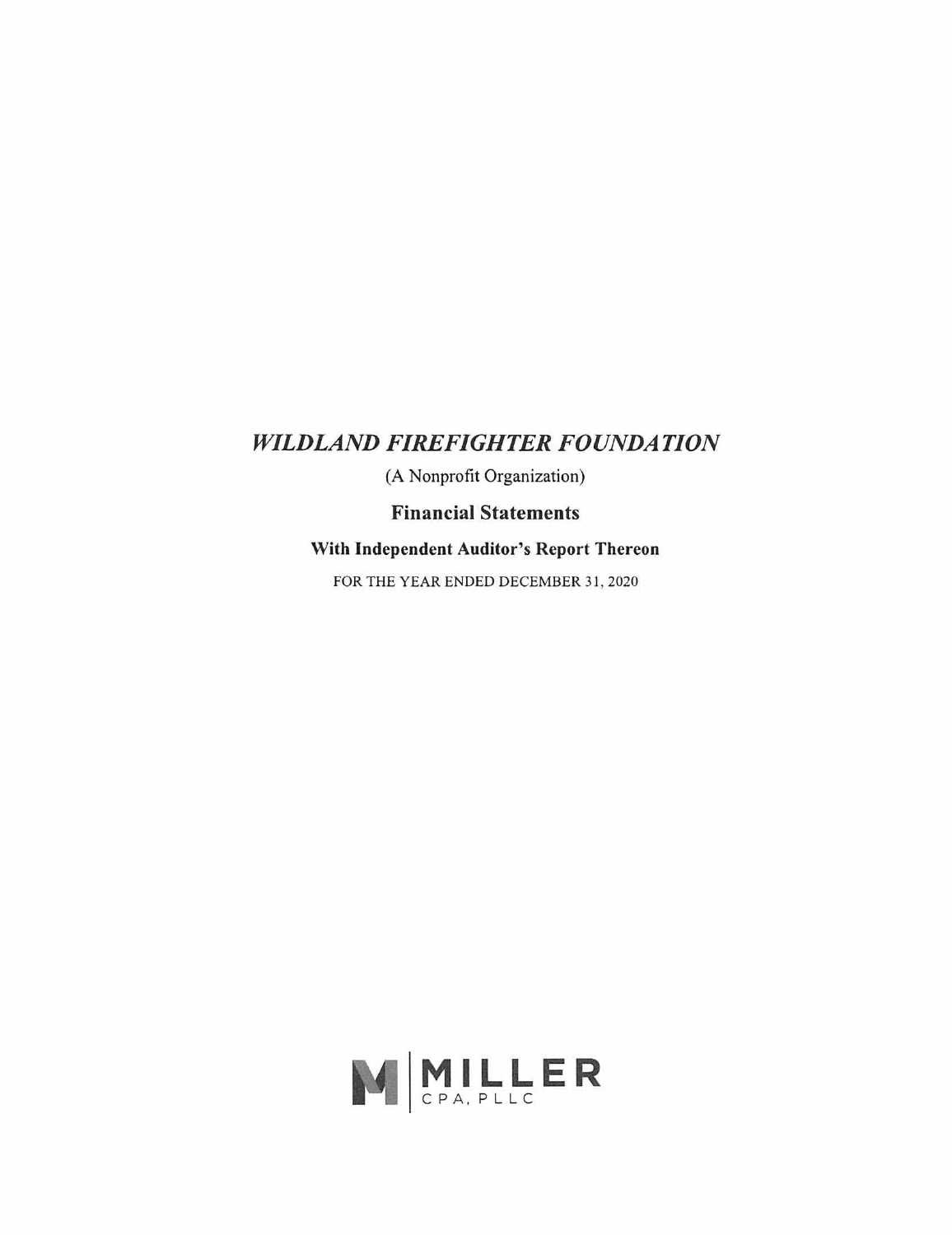

To the Board of Directors of Wildland Firefighter Foundation

### **Report on the Financial Statements**

We have audited the accompanying financial statements of Wildland Firefighter Foundation, which comprise the statement of financial position as of December 31 , 2020 and the related statements of activities, functional expenses and cash flows for the year then ended, and the related notes to the financial statements.

#### **Management's Responsibility for the Financial Statements**

Management is responsible for the preparation and fair presentation of these financial statements in accordance with accounting principles generally accepted in the United States of America; this includes the design, implementation, and maintenance of internal control relevant to the preparation and fair presentation of financial statements that are free from material misstatement, whether due to fraud or error.

#### **Auditor's Responsibility**

Our responsibility is to express an opinion on these financial statements based on our audit. We conducted our audit in accordance with auditing standards generally accepted in the United States of America. Those standards require that we plan and perfonn the audit to obtain reasonable assurance about whether the financial statements are free from material misstatement.

An audit involves performing procedures to obtain audit evidence about the amounts and disclosures in the financial statements. The procedures selected depend on the auditor's judgment, including the assessment of the risks of material misstatement of the financial statements, whether due to fraud or error. ln making those risk assessments, the auditor considers internal control relevant to the entity's preparation and fair presentation of the financial statements in order to design audit procedures that are appropriate in the circumstances, but not for the purpose of expressing an opinion on the effectiveness of the entity's internal control. Accordingly, we express no such opinion. An audit also includes evaluating the appropriateness of accounting policies used and the reasonableness of significant accounting estimates made by management, as well as evaluating the overall presentation of the financial statements.

We believe that the audit evidence we have obtained is sufficient and appropriate to provide a basis for our audit opinion.

### **Opinion**

In our opinion, the financial statements referred to above present fairly, in all material respects, the financial position of Wildland Firefighter Foundation as of December 31 , 2020 and the changes in its net assets and its cash flows for the year then ended in accordance with accounting principles generally accepted in the United States of America.

accepted in the United States of A<br>
Miller CPA, PLLC<br>
Miller CPA, PLLC

Murfreesboro, Tennessee February 26, 2021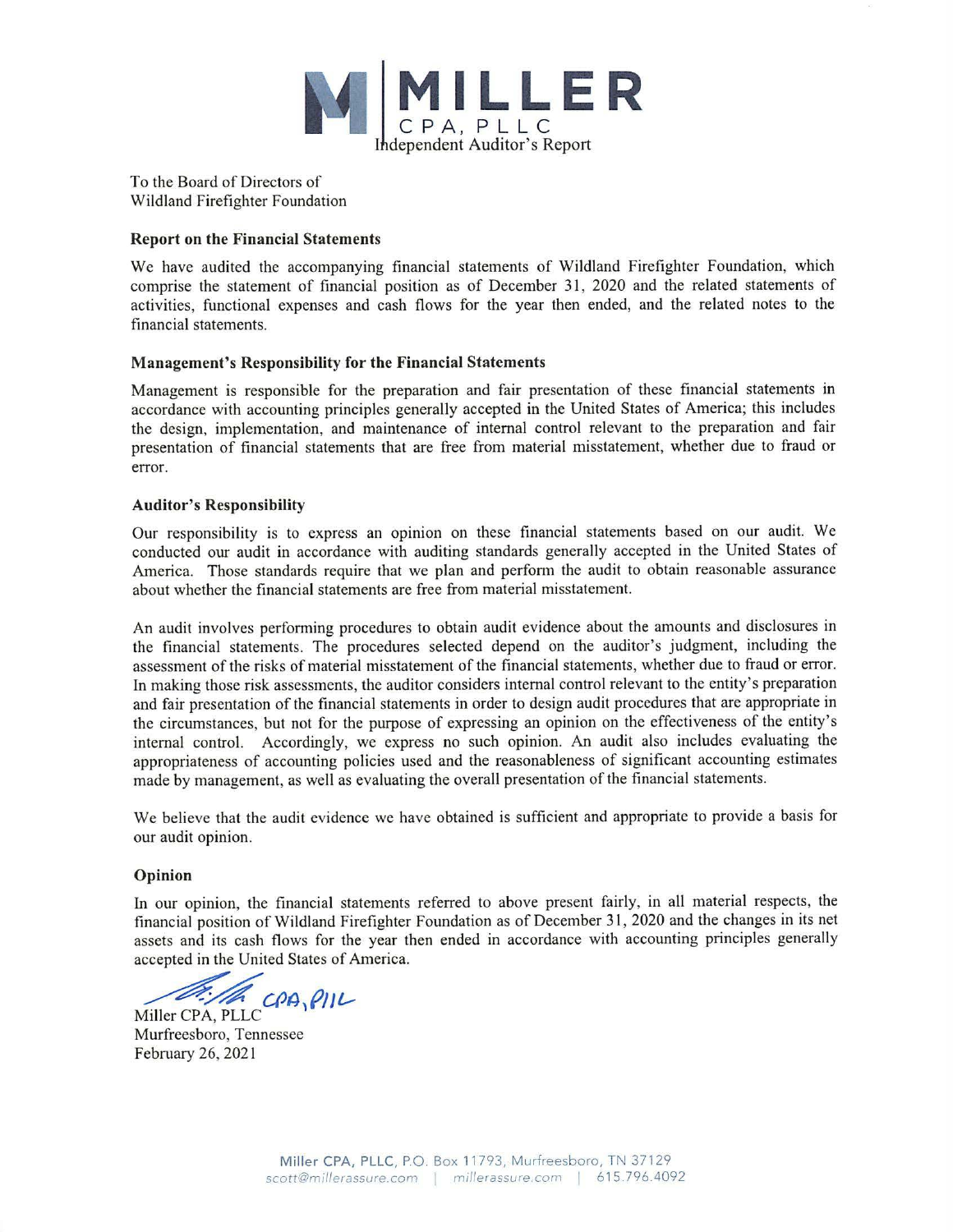## **WILDLAND FIREFIGHTER FOUNDATION STATEMENT OF FINANCIAL POSITION DECEMBER 31, 2020**

| <b>ASSET</b><br>L | ى |
|-------------------|---|
|-------------------|---|

| <b>CURRENT ASSETS</b>                 |    |           |
|---------------------------------------|----|-----------|
| Cash and equivalents                  | S  | 985,478   |
| Investments                           |    | 918,459   |
| Total current assets                  |    | 1,903,937 |
| PROPERTY AND EQUIPMENT, NET           |    | 1,616,561 |
| <b>OTHER ASSETS</b>                   |    |           |
| Long-term collectibles                |    | 31,300    |
| Deposit                               |    | 1,800     |
| Total other assets                    |    | 33,100    |
| <b>TOTAL ASSETS</b>                   | S  | 3,553,598 |
| <b>LIABILITIES AND NET ASSETS</b>     |    |           |
| <b>CURRENT LIABILITIES</b>            |    |           |
| Current maturities of notes payable   | \$ | 525,451   |
| Accounts payable and accrued expenses |    | 22,000    |
| Total current liabilities             |    | 547,451   |
| <b>LONG-TERM LIABILITY</b>            |    |           |
| Note payable less current maturities  |    | 147,503   |
| <b>TOTAL LIABILITIES</b>              |    | 694,954   |
| <b>NET ASSETS</b>                     |    |           |
| Net assets with donor restrictions    |    | 21,187    |
| Net assets without donor restrictions |    | 2,837,457 |
| <b>TOTAL NET ASSETS</b>               |    | 2,858,644 |
| TOTAL LIABILITIES AND NET ASSETS      | S. | 3,553,598 |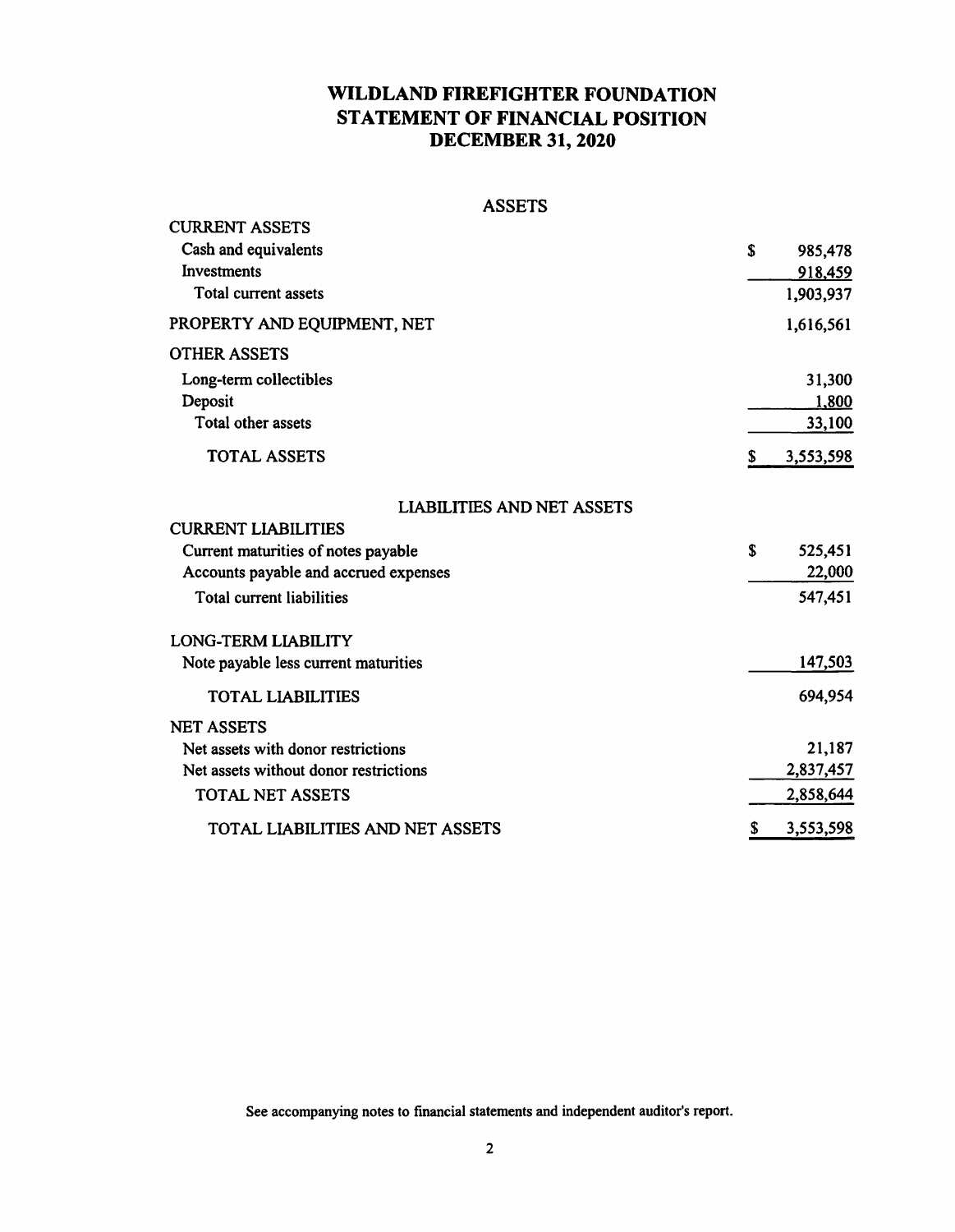## **WILDLAND FIREFIGHTER FOUNDATION STATEMENT OF ACTIVITIES FOR THE YEAR ENDED DECEMBER 31, 2020**

|                                   | Net Assets<br><b>Without Donor</b><br><b>Restrictions</b> |           | <b>Net Assets</b><br><b>With Donor</b><br><b>Restrictions</b> |            | <b>Totals</b> |           |
|-----------------------------------|-----------------------------------------------------------|-----------|---------------------------------------------------------------|------------|---------------|-----------|
| PUBLIC SUPPORT AND REVENUE        |                                                           |           |                                                               |            |               |           |
| Public support                    |                                                           |           |                                                               |            |               |           |
| Contributions                     | \$                                                        | 2,773,687 | S                                                             | 53,732     | S.            | 2,827,419 |
| Fundraising income                |                                                           | 194,943   |                                                               |            |               | 194,943   |
| Total public support              |                                                           | 2,968,630 |                                                               | 53,732     |               | 3,022,362 |
| Revenue                           |                                                           |           |                                                               |            |               |           |
| Net unrealized gain on            |                                                           |           |                                                               |            |               |           |
| investments                       |                                                           | 38,955    |                                                               |            |               | 38,955    |
| Net realized losses on sales of   |                                                           |           |                                                               |            |               |           |
| investments                       |                                                           | (1,624)   |                                                               |            |               | (1,624)   |
| Dividends and interest            |                                                           | 13,650    |                                                               |            |               | 13,650    |
| Loss on disposal of property      |                                                           |           |                                                               |            |               |           |
| and equipment                     |                                                           | (778)     |                                                               |            |               | (778)     |
| Total revenue                     |                                                           | 50,203    |                                                               |            |               | 50,203    |
| <b>Released from restrictions</b> |                                                           | 154,304   |                                                               | (154, 304) |               |           |
| Total public support and          |                                                           |           |                                                               |            |               |           |
| revenue                           |                                                           | 3,173,137 |                                                               | (100, 572) |               | 3,072,565 |
| <b>EXPENSES</b>                   |                                                           |           |                                                               |            |               |           |
| Programs                          |                                                           | 1,298,575 |                                                               |            |               | 1,298,575 |
| Management and general            |                                                           | 231,898   |                                                               |            |               | 231,898   |
| Fundraising                       |                                                           | 131,488   |                                                               |            |               | 131,488   |
| Total expenses                    |                                                           | 1,661,961 |                                                               |            |               | 1,661,961 |
| Increase (decrease) in net assets |                                                           | 1,511,176 |                                                               | (100, 572) |               | 1,410,604 |
| Net assets at beginning of year   |                                                           | 1,326,281 |                                                               | 121,759    |               | 1,448,040 |
| Net assets at end of year         | \$                                                        | 2,837,457 | \$                                                            | 21,187     | \$            | 2,858,644 |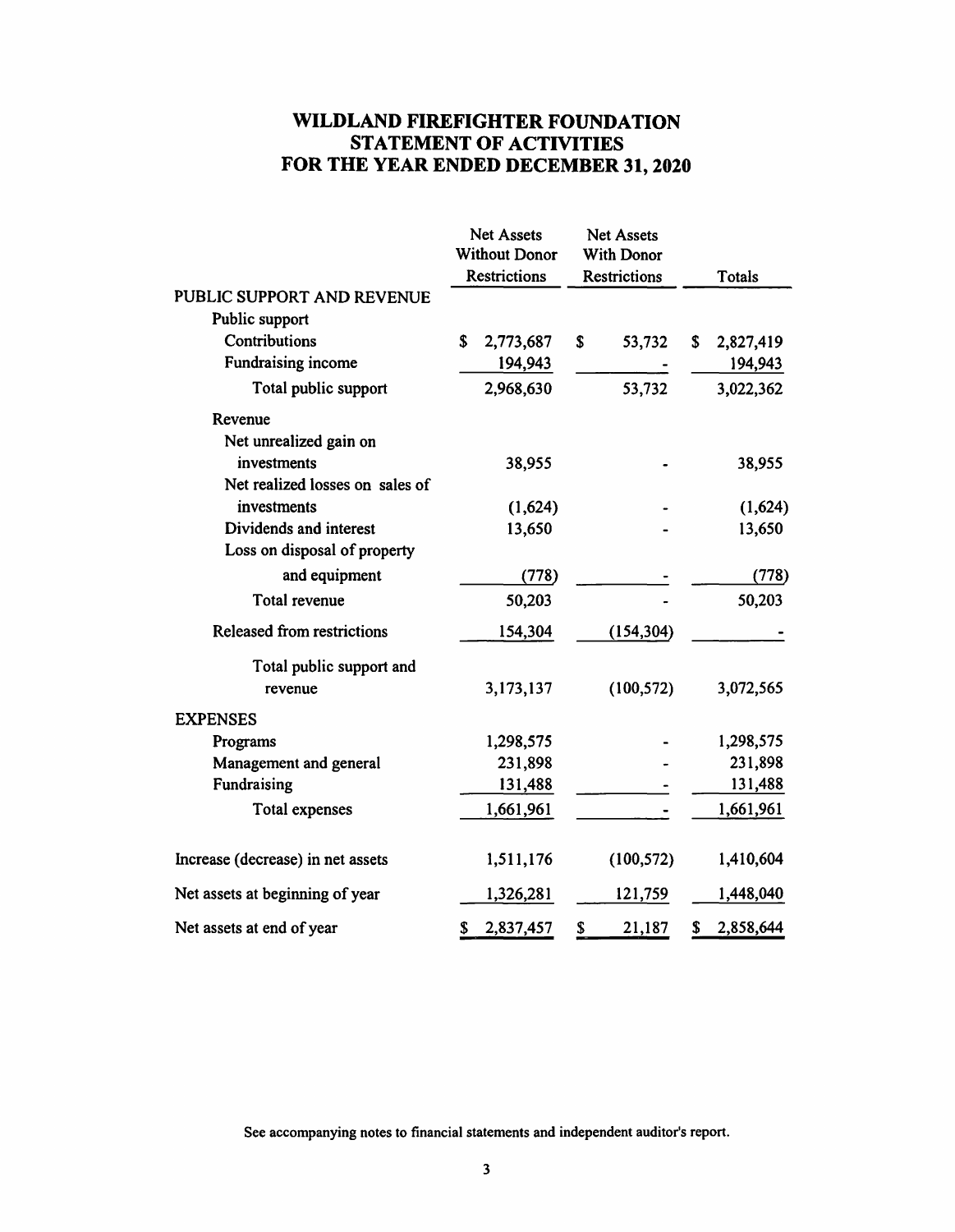## **WILDLAND FIREFIGHTER FOUNDATION STATEMENT OF FUNCTIONAL EXPENSES FOR THE YEAR ENDED DECEMBER 31, 2020**

|                                      |         |                 |                                      | <b>Supporting Services</b> |       |         |    |               |
|--------------------------------------|---------|-----------------|--------------------------------------|----------------------------|-------|---------|----|---------------|
|                                      | Program |                 | Management                           |                            | Fund- |         |    |               |
|                                      |         | <b>Services</b> |                                      | and General                |       | raising |    | <b>Totals</b> |
| Compensation and related costs       | S       | 436,131         | $\overline{\boldsymbol{\mathsf{s}}}$ | 88,330                     | \$    | 27,603  | \$ | 552,064       |
| Grants, awards and direct assistance |         | 727,582         |                                      |                            |       |         |    | 727,582       |
| Depreciation                         |         | 10,196          |                                      | 3,689                      |       | 1,277   |    | 15,162        |
| Programs for families                |         | 1,488           |                                      |                            |       |         |    | 1,488         |
| Plaques, tags, statues and           |         |                 |                                      |                            |       |         |    |               |
| monuments                            |         | 20,470          |                                      |                            |       |         |    | 20,470        |
| Flowers and gifts                    |         | 3,523           |                                      |                            |       |         |    | 3,523         |
| Professional fees                    |         |                 |                                      | 24,464                     |       |         |    | 24,464        |
| Travel                               |         | 21,441          |                                      | 3,204                      |       |         |    | 24,645        |
| Lease                                |         | 8,049           |                                      | 26,945                     |       |         |    | 34,994        |
| Conferences and conventions          |         | 233             |                                      |                            |       |         |    | 233           |
| Contractors                          |         | 7,700           |                                      |                            |       |         |    | 7,700         |
| Advertising                          |         | 591             |                                      | 694                        |       |         |    | 1,285         |
| Information technology               |         | 408             |                                      | 13,208                     |       |         |    | 13,616        |
| Bank and finance fees                |         | 2,860           |                                      | 10,138                     |       |         |    | 12,998        |
| Printing and copying                 |         |                 |                                      | 7,846                      |       |         |    | 7,846         |
| Interest                             |         | 11,442          |                                      | 4,140                      |       | 1,433   |    | 17,015        |
| Investment fees                      |         | 955             |                                      | 345                        |       | 120     |    | 1,420         |
| License and registrations            |         |                 |                                      | 12,780                     |       |         |    | 12,780        |
| <b>Supplies</b>                      |         | 2,088           |                                      | 9,333                      |       | 30      |    | 11,451        |
| Postage and delivery                 |         | 8,995           |                                      | 12,999                     |       | 734     |    | 22,728        |
| Property taxes                       |         | 4,389           |                                      | 6,342                      |       | 358     |    | 11,089        |
| <b>Utilities</b>                     |         | 15,320          |                                      | 331                        |       |         |    | 15,651        |
| Maintenance and repairs              |         | 3,056           |                                      | 560                        |       |         |    | 3,616         |
| Insurance                            |         | 7,623           |                                      | 2,758                      |       | 954     |    | 11,335        |
| Education                            |         | 263             |                                      |                            |       |         |    | 263           |
| <b>Cleaning services</b>             |         | 158             |                                      | 32                         |       | 10      |    | 200           |
| Meals and meetings                   |         |                 |                                      | 3,028                      |       |         |    | 3,028         |
| Furnishings and décor                |         | 1,139           |                                      | 231                        |       | 72      |    | 1,442         |
| Other                                |         | 2,475           |                                      | 501                        |       | 158     |    | 3,134         |
| <b>Totals</b>                        |         | 1,298,575       |                                      | 231,898                    |       | 32,749  |    | 1,563,222     |
| Direct benefit costs of fundraising  |         |                 |                                      |                            |       |         |    |               |
| events                               |         |                 |                                      |                            |       | 98,739  |    | 98,739        |
| Total expenses                       | \$      | 1,298,575       | \$                                   | 231,898                    | \$    | 131,488 | \$ | 1,661,961     |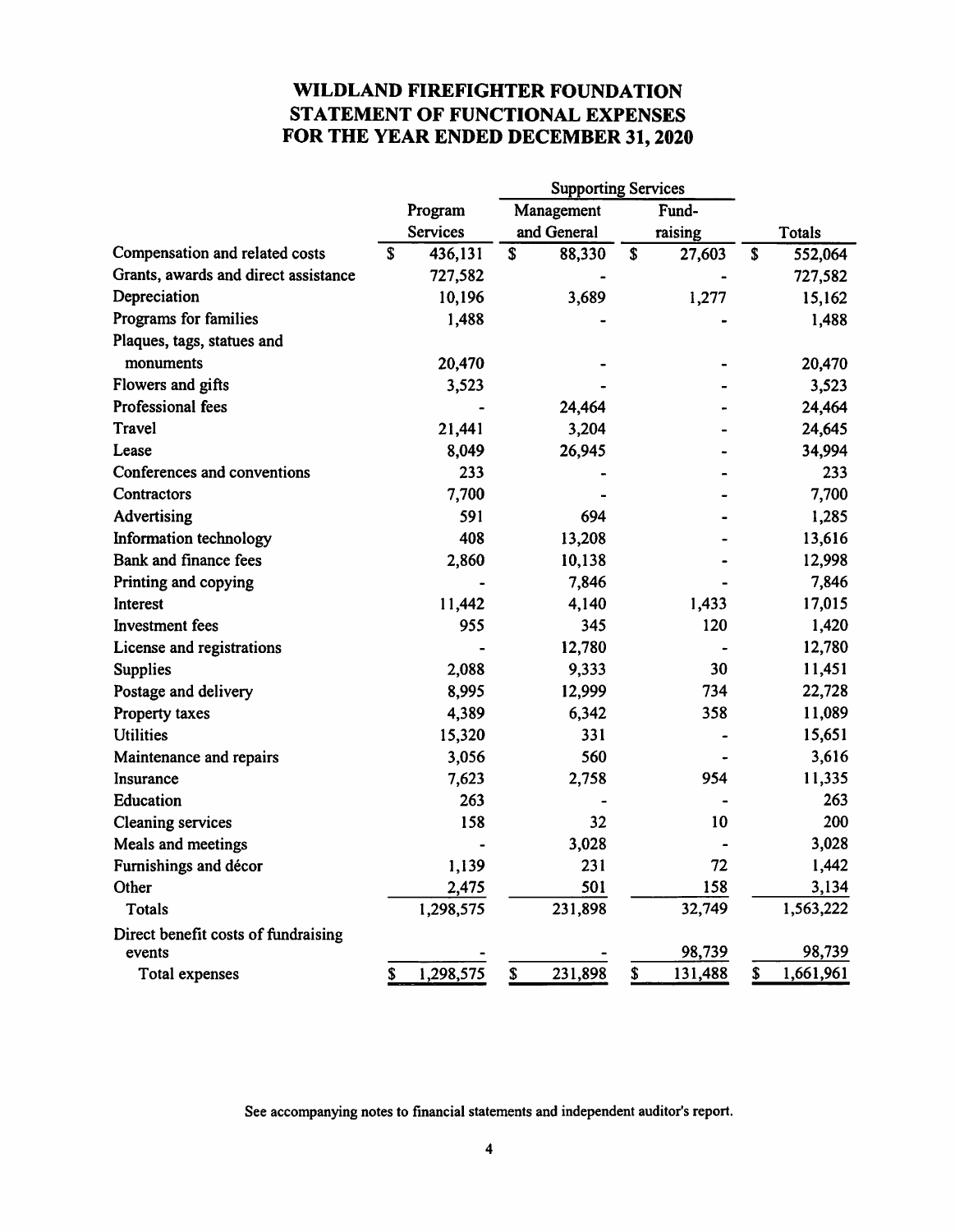## **WILDLAND FIREFIGHTER FOUNDATION STATEMENT OF CASH FLOWS FOR THE YEAR ENDED DECEMBER 31, 2020**

| CASH FLOWS FROM OPERATING ACTIVITIES                   |                 |
|--------------------------------------------------------|-----------------|
| Increase in net assets                                 | \$<br>1,410,604 |
| Adjustments to reconcile increase in net assets        |                 |
| to net cash provided by operating activities:          |                 |
| Depreciation                                           | 15,162          |
| Forgiveness of Payroll Protection Program note payable | (93, 100)       |
| Loss on disposal of property and equipment             | 778             |
| Unrealized gain on investments                         | (38, 955)       |
| Realized loss on sale of investments                   | 1,624           |
| Investment fees                                        | 1,421           |
| Decrease in operating liabilities:                     |                 |
| Accounts payable and accrued expenses                  | 1,009           |
| NET CASH PROVIDED BY OPERATING ACTIVITIES              | 1,298,543       |
| CASH FLOWS FROM INVESTING ACTIVITIES                   |                 |
| <b>Purchase of investments</b>                         | (352, 486)      |
| Proceeds from sale of investments                      | 140,483         |
| Purchase of property and equipment                     | (813,321)       |
| NET CASH USED IN INVESTING ACTIVITIES                  | (1,025,324)     |
| CASH FLOWS FROM FINANCING ACTIVITIES                   |                 |
| Proceeds from Payroll Protection Program note payable  | 93,100          |
| Proceeds from note payable                             | 610,007         |
| Principal payments of notes payable                    | (414, 478)      |
| NET CASH PROVIDED BY FINANCING ACTIVITIES              | 288,629         |
| NET INCREASE IN CASH AND EQUIVALENTS                   | 561,848         |
| CASH AND EQUIVALENTS AT BEGINNING                      |                 |
| <b>OF YEAR</b>                                         | 423,630         |
| CASH AND EQUIVALENTS AT END OF YEAR                    | \$<br>985,478   |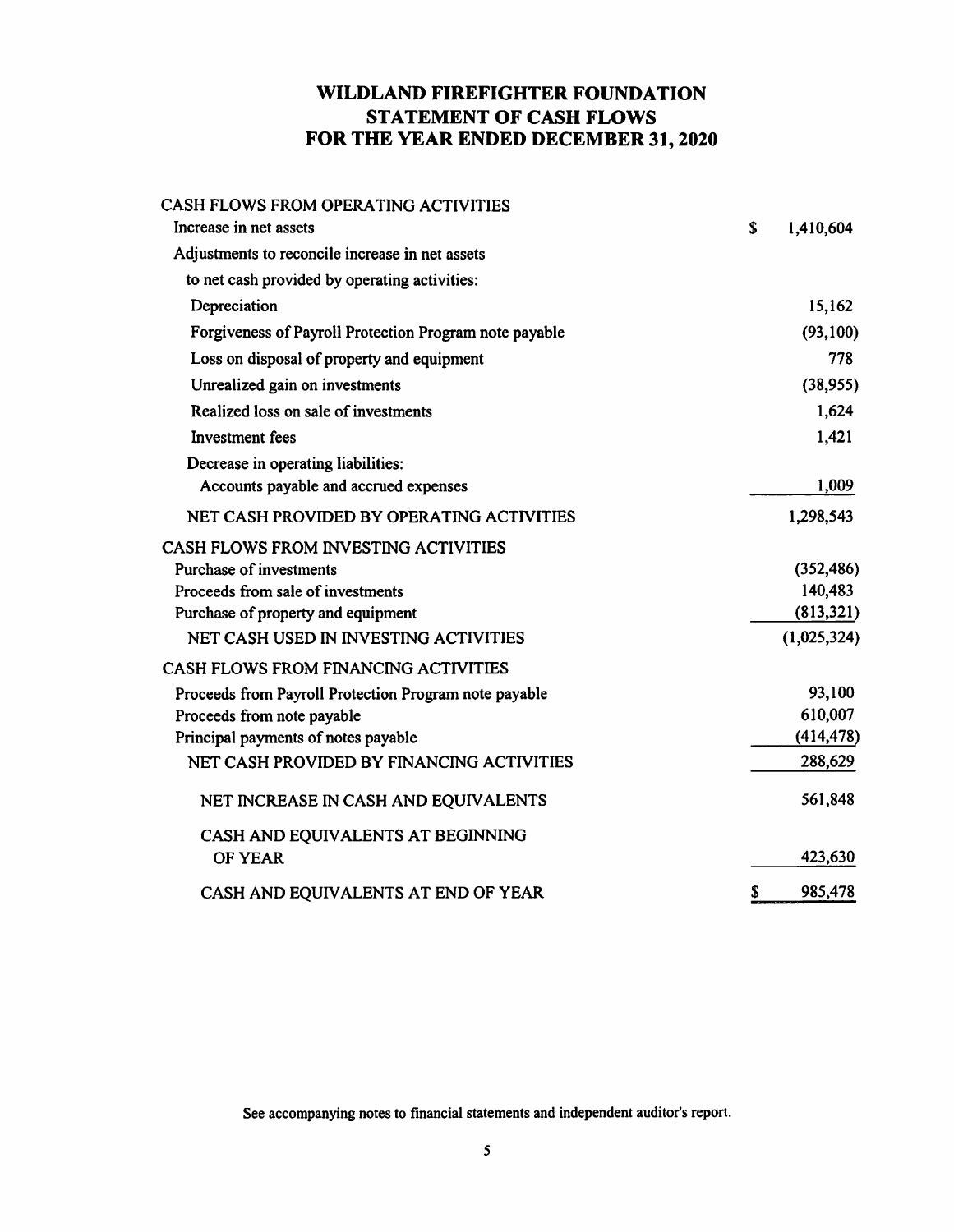### NOTE A-NATURE OF ACTIVITIES AND SIGNIFICANT ACCOUNTING POLICIES

#### Nature of Activities

Wildland Firefighter Foundation (the "Foundation") headquartered in Boise, Idaho is a not-for-profit organization which began operations in 1999. The mission of the Foundation is to honor past, present and future wildland firefighters by helping maintain and grow the national monument established for those who have lost their lives, partner with private and interagency organizations to educate the public about wildland fires and promote excellence and safety in wildland firefighting.

The programs of the Foundation include: 1) Family Assistance – provide assistance to families of fallen and/or injured firefighters, 2) Public Education – help educate the public in wildland fires and safety in firefighting, 3) Monuments - resurrect and maintain monuments of fallen and injured firefighters.

### Basis of Accounting

The financial statements of the Foundation have been prepared on the accrual basis of accounting.

### **Estimates**

The preparation of financial statements in conformity with accounting principles generally accepted in the United States of America requires management to make estimates and assumptions that affect the reported amounts of assets and liabilities and disclosure of contingent assets and liabilities at the date of the financial statements and the reported amounts of unrestricted revenue and support and expenses during the period. Actual results could differ from those estimates.

### Financial Statement Presentation

The Organization presents its financial statements in accordance with the Financial Accounting Standards Board ("F ASB") Accounting Standards Codification ("ASC'') 958, *Financial Statements for Not-for-Profit Organizations.*  Accordingly, the Organization reports information regarding its financial position and activities according to the two classes of net assets: net assets without donor restrictions and net assets with donor restrictions.

#### Net Assets Without Donor Restrictions

Net assets without donor restrictions include unrestricted resources which represent the portion of funds that are available for the operating objectives of the Organization.

#### Net Assets with Donor Restrictions

Net assets with donor restrictions consist of donor restricted contributions and grants. Amounts restricted by donors for a specific purpose are deemed to be earned and reported as net assets with donor restriction revenue when received, and such unexpended amounts are reported as net assets with donor restrictions at year-end. When the donor restriction expires, that is, when a stipulated time or purpose restriction is accomplished, net assets with donor restrictions are reclassified to net assets without donor restrictions and reported in the statements of activities as "released from restrictions".

Net assets with donor restrictions also consist of donor restricted contributions, which are required to be held in perpetuity. Income from the assets held is available for either general operations or specific purposes, in accordance with donor stipulations.

#### Contributions and Grants

Contributions and grants are recognized as revenue when received or unconditionally pledged. All contributions and grants are available for unrestricted use unless specifically restricted by the donor or grantor. Contributions or grants that are restricted by the donor or grantor are reported as an increase in net assets without donor restrictions if the restriction expires in the reporting period in which the support is recognized.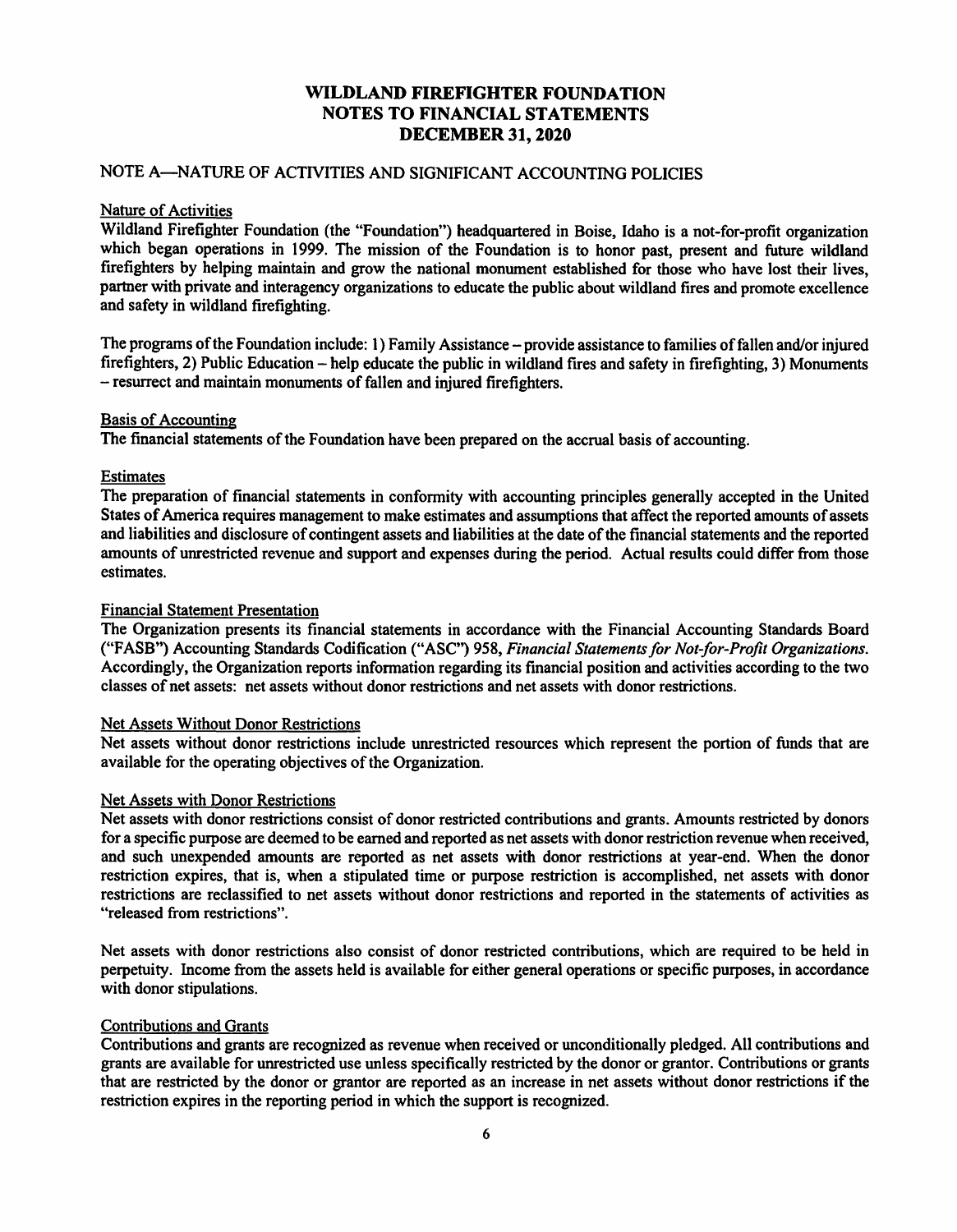### NOTE A-NATURE OF ACTIVITIES AND SIGNIFICANT ACCOUNTING POLICIES (CONTINUED)

#### Contributions and Grants (continued}

All other donor-restricted contributions or grants are reported as an increase in net assets with donor restrictions. When a restriction expires, net assets with donor restrictions are reclassified to net assets without donor restrictions.

### Cash and Equivalents

Cash and equivalents include cash on hand and short-term investments with original maturities of three months or less.

### Property and Equipment, Net

The Foundation capitalizes all property and equipment expenditures with a cost of \$500 or more and having estimated useful lives of more than one year. Property and equipment are recorded at cost or for donated items, at fair value as of the date received. Such donations are reported as unrestricted contributions unless the donor has restricted the donated asset to a specific purpose. Assets donated with explicit restrictions regarding their use and contributions of cash that must be used to acquire property and equipment are reported as restricted contributions. Absent donor stipulations regarding how long those donated assets must be maintained, the Foundation reports expirations of donor restrictions when the donated or acquired assets are placed in service as instructed by the donor. The Foundation reclassifies net assets with donor restrictions to net assets without donor restrictions at that time. Property and equipment are depreciated using the straight-line method. The buildings are being depreciated over 39 years and computers and printers, furniture and fixtures, storage container and vehicles over *5* to 7 years. Expenditures for major additions and improvements are capitalized and minor replacements, maintenance and repairs are charged to expense when incurred.

#### Investments

The Foundation classifies its investments as available-for-sale. Securities classified as available-for-sale are carried on the financial statements as fair value. Realized and unrealized gain and losses determined using the first-in, firstout method, are included in revenue. Dividends on investments are recognized in revenue when declared.

Investments are reviewed annually for impairment by management. The Foundation recognized no impairment charges during the year ended December 31, 2020.

The Fair Value Measurements and Disclosures topic of the FASB Accounting Standards Codification estimates a fair value hierarchy that prioritizes the inputs to valuation technique used to measure fair value. This hierarchy consists of three levels: Level I inputs consist of unadjusted quoted prices in active markets for identical assets and have the highest priority, Level 2 inputs consist of observable inputs other than quoted prices for identical assets and Level 3 inputs have the lowest priority.

The Organization uses appropriate valuation techniques based on available inputs to measure the fair value of investments. When available, the Organization measures fair value using Level l inputs because they generally provide the most reliable evidence of fair value. Level 3 inputs would be used only when Level I and Level 2 were not available.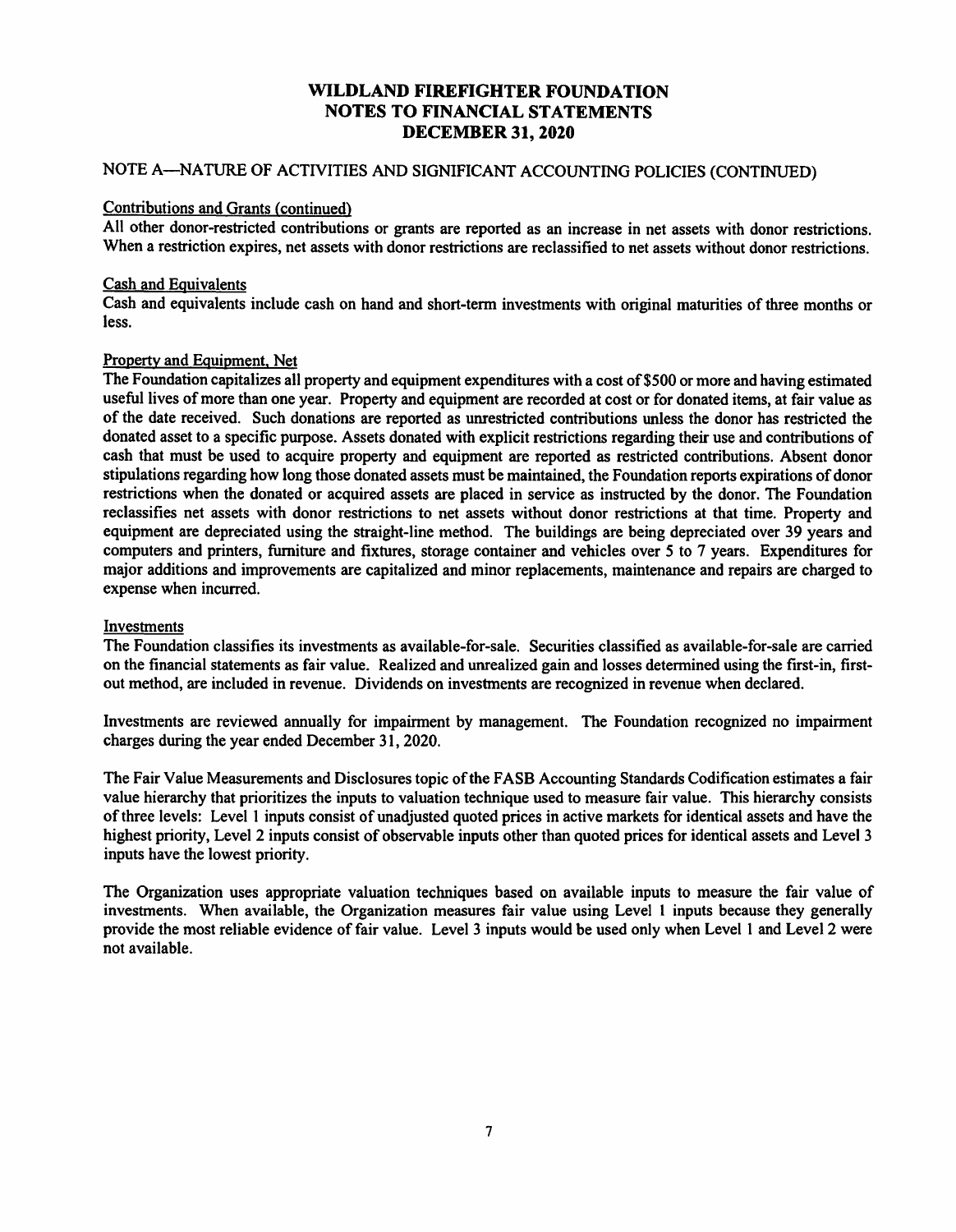### NOTE A-NATURE OF ACTIVITIES AND SIGNIFICANT ACCOUNTING POLICIES (CONTINUED)

#### Functional Expenses

Expenses are summarized and categorized based upon their functional classification as either program, management and general or fundraising. Specific expenses that are readily identifiable to a single program or activity are charged directly to that function. Certain categories of expenses are attributable to more than one program or supporting function. Therefore, the expenses require allocation on a reasonable basis that is consistently applied. The Organization has determined the allocation based on estimates of time and effort within the salaries and compensation expense; which in turn created a percent allocation that was used to determine the allocation of certain expenses.

#### Advertising Expenses

Advertising costs include costs to promote the Foundation and specific programs are expensed as incurred on the statements of functional expenses. Advertising expense for the year ended December 31, 2020 totaled \$1,285.

### Income Taxes

The Foundation is a not-for-profit organization that is exempt from income taxes under Section 50l(c) (3) of the Internal Revenue Code. Therefore, the Foundation has made no provision for federal or state income taxes in the accompanying financial statements.

The Foundation has evaluated its tax positions for all open tax years. Currently, the tax years open and subject to examination by the Internal Revenue Service are 2019, 2018, 2017 and 2016. Based on the evaluation of the Foundation's tax positions, management believes all tax positions taken would be upheld under an examination by the tax authorities. Therefore, no provision for the effects of uncertain tax positions has been recorded for the year ended December 31, 2020.

### NOTE B-PROPERTY AND EQUIPMENT, NET

Property and equipment, net consists of the following as of December 31, 2020:

| Building and building improvements | \$1,455,995 |
|------------------------------------|-------------|
| <b>Computers and Printers</b>      | 12,769      |
| <b>Furniture and Fixtures</b>      | 41,200      |
| Storage container                  | 4,284       |
| Vehicle                            | 111,557     |
|                                    | 1,625,805   |
| Less: Accumulated Depreciation     | (58, 513)   |
| Phase 2 building renovations       | 49,269      |
| Totals property and equipment, net | \$1,616,561 |

The Organization purchased a building in 2017 and completed the phase 1 building renovations on the new building in the fourth quarter of 2020. Upon the completion of the renovations the Organization moved into the new building. The Organization has begun phase 2 building renovations. The phase 2 building renovation costs as of December 31, 2020 totaled \$49,269.

Depreciation expense for the year ended December 31, 2020 totaled \$15,162.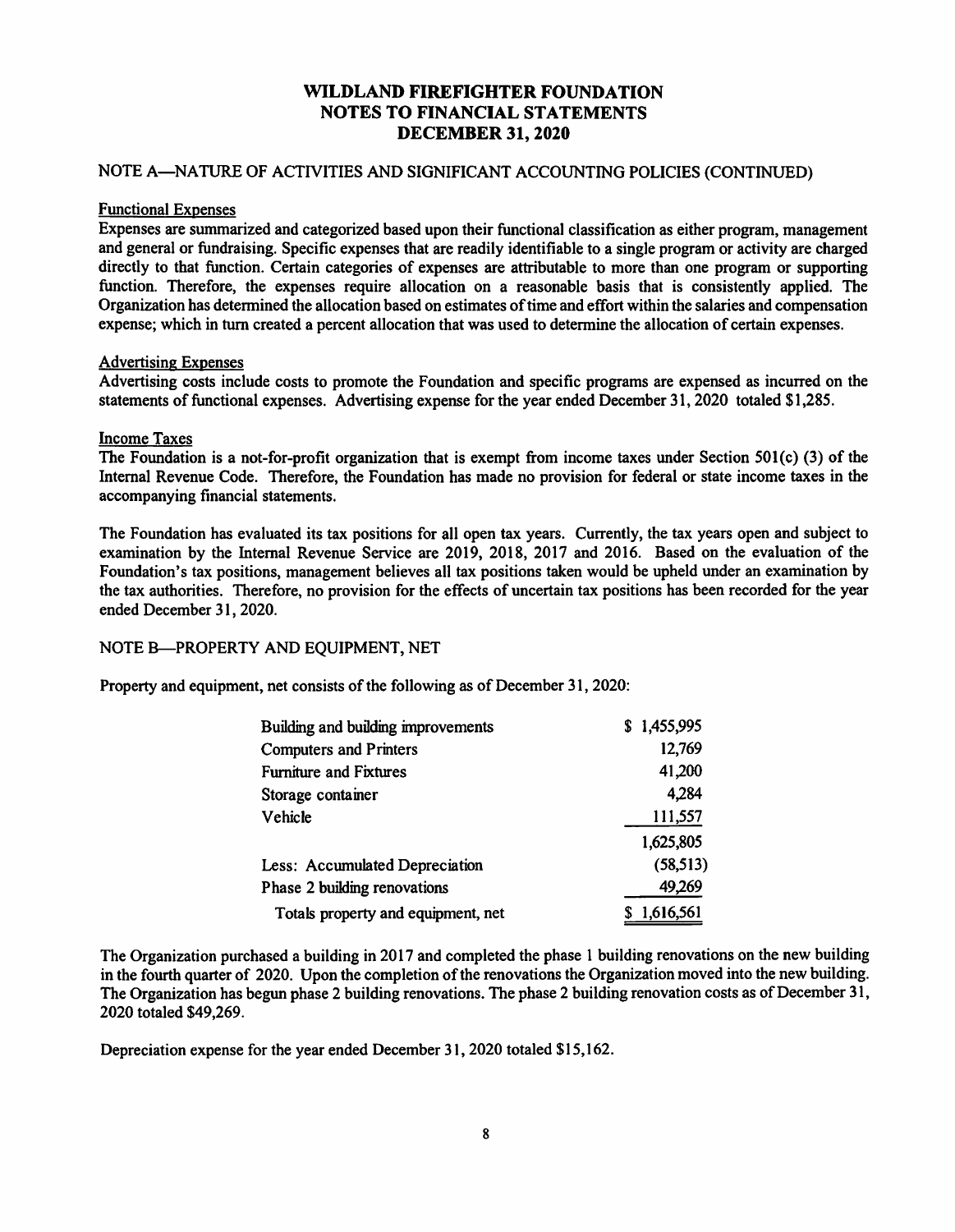#### NOTE C - INVESTMENTS

The Organization's investments are recorded at the fair market value based on quoted prices in active markets using level I inputs on the fair value hierarchy chart. The Organization's investments that are listed on the U.S. exchanges are valued based on readily available market quotations as described below:

*Stocks* are investments are valued based on quoted prices on the last trading date of the principal market on or before December 31, 2020. They include investments that are directly held in publicly traded equities.

*Mutual funds* are valued based on quoted prices on the last trading date of the principal market on or before December 31, 2020.

A summary of investment accounts as of December 31, 2020 is as follows:

|               |   | Cost    | Fair value |         |  |  |
|---------------|---|---------|------------|---------|--|--|
| Mutual funds  | S | 876,394 | S          | 915,142 |  |  |
| <b>Stocks</b> |   | 3.110   |            | 3.317   |  |  |
|               | S | 879,504 | S          | 918,459 |  |  |

As of December 31, 2020, the investments include domestic and international funds totaling \$797,706 and \$120,753, respectively.

Net unrealized gains recorded as increases to net assets without donor restrictions during the year ended December 31, 2020 totaled \$38,955. Net realized losses on sales recorded as a decrease to net assets without donor restrictions during the year ended December 31, 2020 totaled \$1,624.

#### NOTED - LONG-TERM COLLECTIBLES

The Foundation received a historical Smokey Bear Collection and a l ounce gold coin in 2006 and 2015, respectively. These long-term collectibles were recorded at the estimated fair market value of the collection at the time of collection. As of December 31, 2020 the historical Smokey Bear Collection and the I -ounce gold coin is valued at \$30,000 and \$1,300, respectively.

#### NOTE F - NOTES PAYABLE

In July 2017 the Foundation entered into a note payable with an individual for \$425,000 bearing an interest rate of 6.0% requiring monthly principal and interest payments beginning at \$3,000 increasing \$100 each year through August 2023 with a maximum monthly principal and interest payments of \$3,500. In June 2020, the Organization entered into a construction loan to fund the renovation of the building. The construction loan paid off the note payable with an individual. The note payable with an individual had a balance of \$391,524 when paid-off. The construction loan allows the Organization to borrow up to \$624,000 bearing an interest rate at the prime rate plus 1.00% with a floor of 4.25% (As of December 31, 2020 the interest rate was 4.25%). The construction loan requires monthly interest payments through the maturity date in May 2021. The Organization anticipates financing the construction loan over a longer period of time. The balance of the construction loan as of December 31, 2020 was \$461,897. The construction loan is collateralized by the building.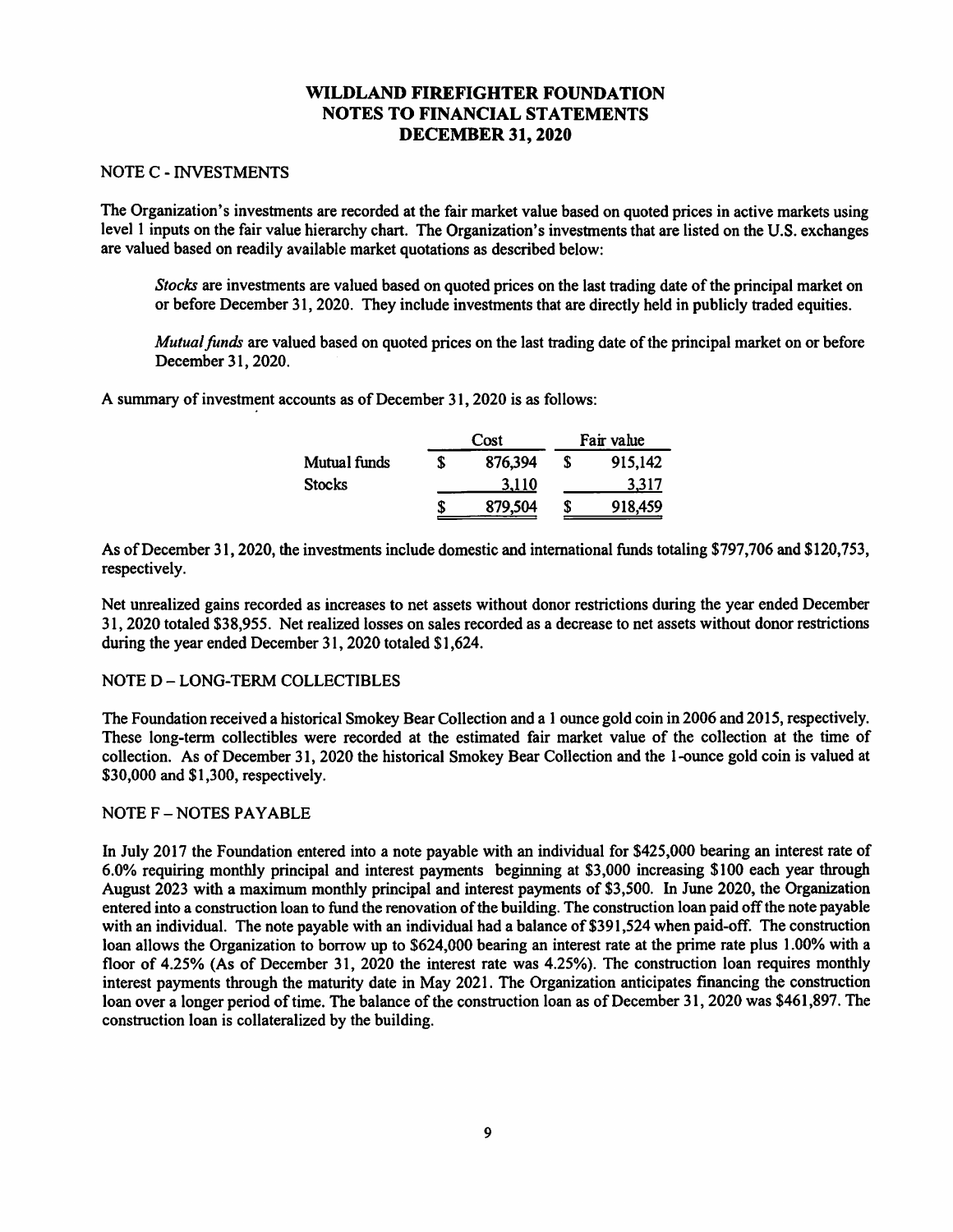### NOTE F - NOTES PAY ABLE (CONTINUED)

In May 2020 the Organization entered into a note payable for \$150,000 through the Small Business Administration ("SBA") bearing an interest rate of 2.75%. The note payable requires monthly principle and interest payments totaling \$641 beginning in May 2021 through the maturity date in May 2051. The note payable is collateralized by substantially all assets of the organization. As of December 31, 2020 the balance on the note payable was \$149,901. Principal totaling \$2,398 is due by December 31, 2021 and has been reported within current maturities of notes payable.

Prior to 2006 the Executive Director funded the Organization's cash flow shortfall. The Organization at the time recorded the cash receipts from the Executive Director as a contribution to the Organization. The Board of Directors in 2019 elected to reimburse the Executive Director these funds totaling \$135,535 bearing an interest rate of 0%. These funds due have been recorded as a note payable on the statement of financial position. The principal payments of the note payable are paid when determined by the Board of Directors. During the year ended December 31, 2020 the Board of Directors authorized principal payments totaling \$22,000 to be paid. As the note payable does not have a maturity date the note payable has been reported as current maturities of notes payable on the statement of financial position. As of December 31, 2020 the balance on the note payable is \$61,156.

### NOTE G - NET ASSETS WITH DONOR RESTRICTIONS

A summary of the activity of net assets with donor restrictions and net assets released from restrictions for the year ended December 31, 2019 is as follows:

|                        |   |              |            |   | <b>Net Assets</b> |   |              |
|------------------------|---|--------------|------------|---|-------------------|---|--------------|
|                        |   |              | Restricted |   | Released          |   |              |
|                        |   | December 31, | Public     |   | From              |   | December 31, |
|                        |   | 2019         | Support    |   | Restricted        |   | 2020         |
| <b>Aviation statue</b> | S | 11,814       | \$<br>۰    | S | (332)             | S | 11,482       |
| <b>Building fund</b>   |   | 87,071       | 50,000     |   | (137,071)         |   |              |
| Mental health services |   | 18,175       |            |   | (10, 887)         |   | 7,288        |
| Restricted other       |   | 4,699        | 3,732      |   | (6, 014)          |   | 2,417        |
| Totals                 | S | 121,759      | 53,732     |   | (154, 304)        |   | 21,187       |

### NOTE H-AVAILABILITY OF FINANCIAL ASSETS

The following reflects the Organization's financial assets as December 31, 2020, reduced by amounts not available for general use because of donor imposed restrictions within one year of December 31, 2020:

| Financial assets, at year-end                             | 1,903,937 |
|-----------------------------------------------------------|-----------|
| Less those unavailable for general expenditures within    |           |
| one year, due to:                                         |           |
| Donor-imposed restrictions:                               |           |
| Restricted by donor with time or purpose restrictions     | (21, 187) |
| Financial assets available to meet cash needs for general |           |
| expenditures within one year                              | 1,882,750 |